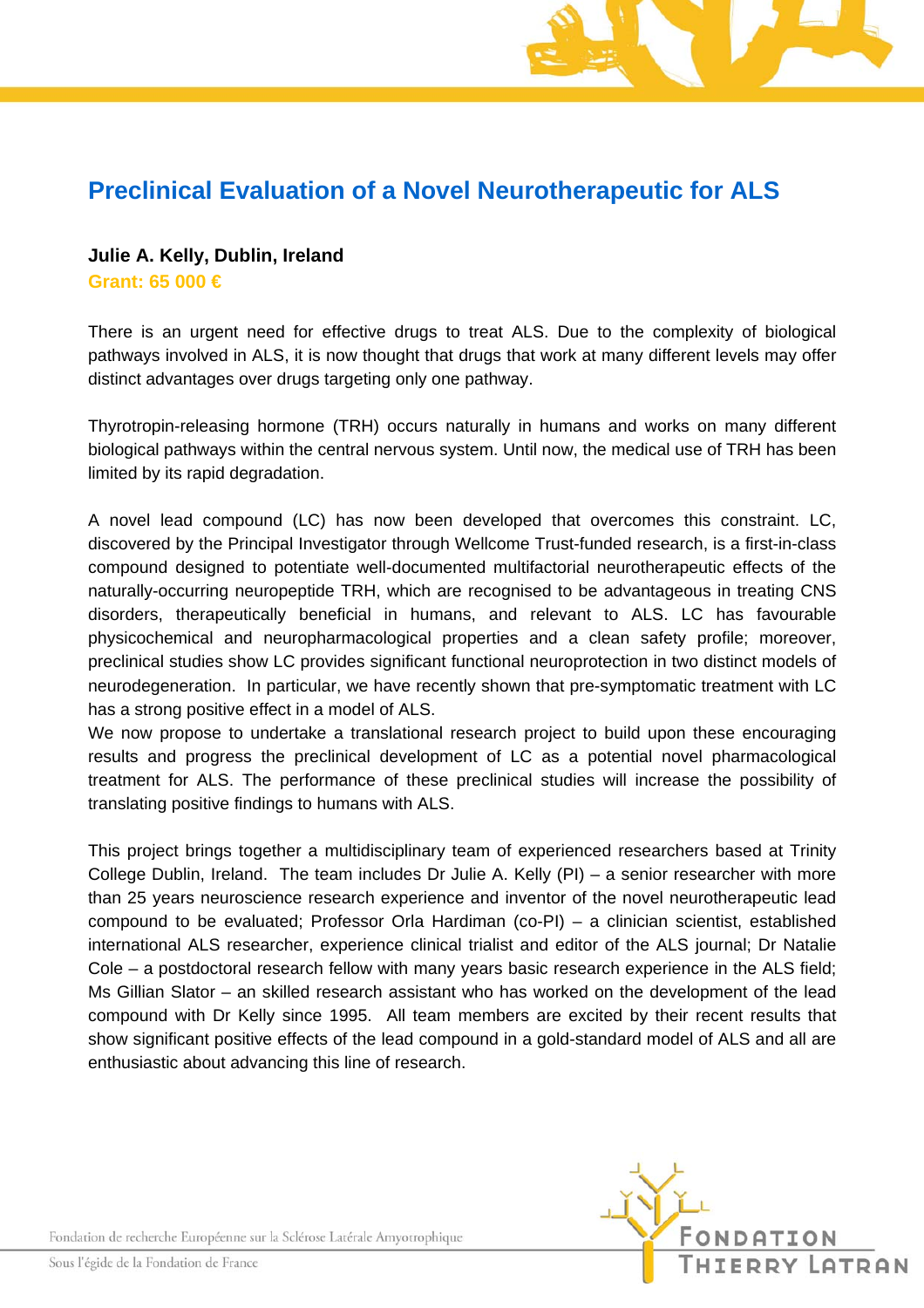## **PENNA - Preclinical Evaluation of a Novel Neurotherapeutic for ALS**

**Call for projects 2011 Grant:** 65 000 € **Project Duration:** 1 year

**Investigators:** Julie A. Kelly (PI) and Professor Orla Hardiman (co-PI)

## **Updated results December 2012**

The novel neurotherapeutic that we are evaluating as a prospective treatment for ALS is a compound based on the naturally-occurring neuropeptide thyrotropin-releasing hormone (TRH).

TRH has multiple effects in the central nervous system (CNS) that are recognised to be therapeutically beneficial in treating a wide range of CNS disorders, including ALS (see Figure below). In treating CNS disorders involving multiple pathological mechanisms and cells types, such as ALS, it is now increasingly acknowledged that drugs acting on a range of pathogenic factors may be more efficacious and offer clinical advantages over strategies directed toward a single injury mechanism.

While such an approach might be accomplished by a cocktail of drugs, this tactic could be limited by potential drug interactions, developmental and regulatory challenges and cost. An attractive alternative approach is a single multifunctional therapeutic agent, such as TRH, that modifies multiple pathological mechanisms.

Critically clinical use of TRH has been severely hampered because of its rapid degradation by an enzyme called TRH-degrading ectoenzyme, as well as potential endocrine side-effects increasing the risk of hyperthyroidism. We have developed a novel lead compound (LC) that overcomes these constraints and offers an innovative means to deliver the multifactorial therapeutic effects of naturally occurring TRH.

Our project funded by Fondation Thierry Latran will provide exciting information regarding the ability of LC to (i) provide therapeutic benefit in a model of ALS when given at symptomatic onset, (ii) cross the blood brain barrier, and (iii) modify biologically relevant biomarkers.